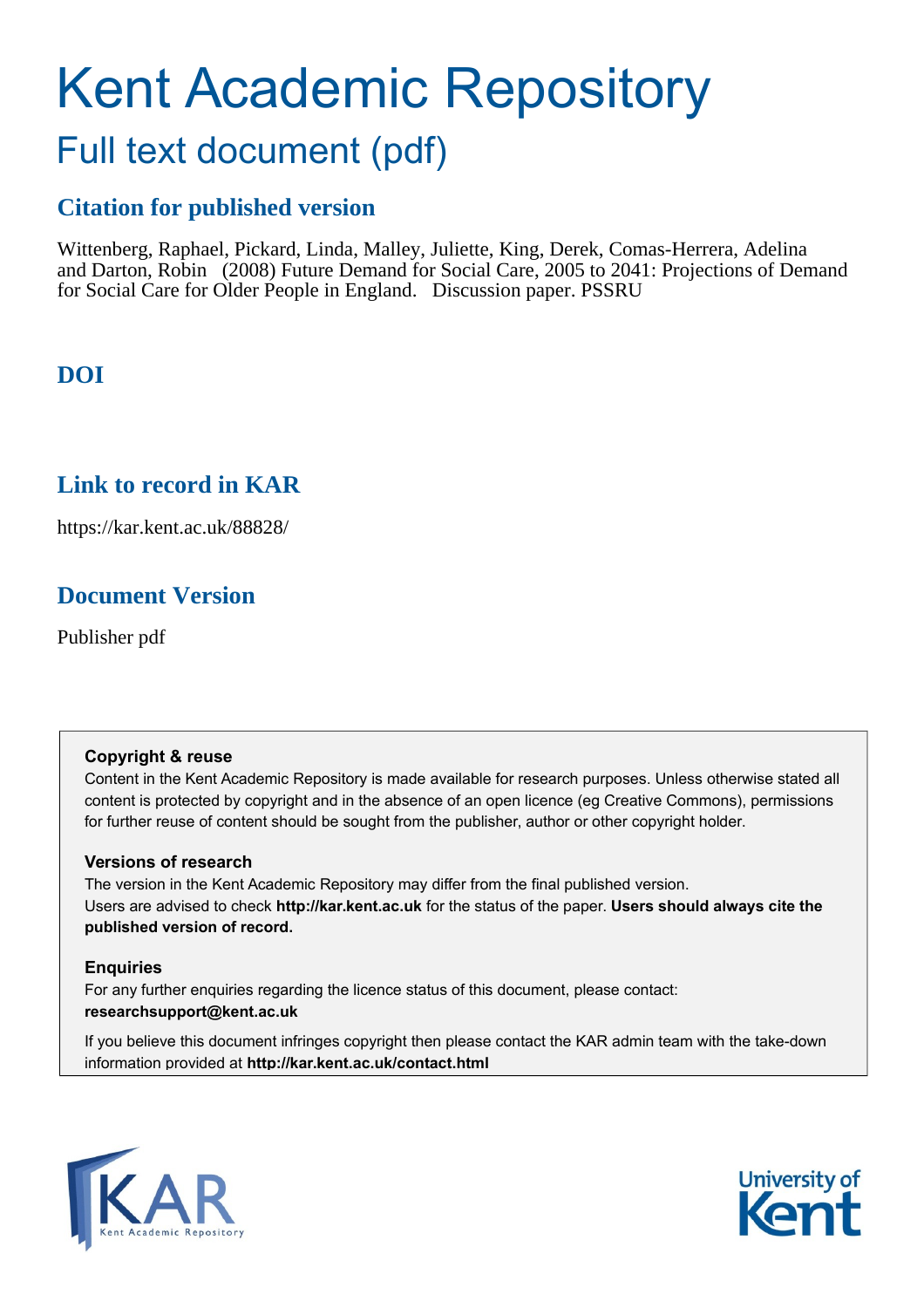

#### **www.PSSRU.ac.uk**

**Downloaded publication in Acrobat format**

The PSSRU retains the copyright in this publication.

All quotations must be acknowledged and permission for use of longer excerpts must be obtained in advance.

We welcome comments about PSSRU publications. We would particularly appreciate being told of any problems experienced with electronic versions as otherwise we may remain unaware of them.

Email: pssru\_library@kent.ac.uk

# **Future Demand for Social Care, 2005 to 2041: Projections of Demand for Social Care for Older People in England**

Report to the Strategy Unit (Cabinet Office) and the Department of Health

# **Raphael Wittenberg, Linda Pickard, Juliette Malley, Derek King, Adelina Comas-Herrera and Robin Darton**

PSSRU Discussion Paper 2514 **March 2008** 

The PERSONAL SOCIAL SERVICES RESEARCH UNIT undertakes social and health care research, supported mainly by the Department of Health, and focusing particularly on policy research and analysis of equity and efficiency in community care, long-term care and related areas—including services for elderly people, people with mental health problems and children in care. Views expressed in PSSRU publications do not necessarily reflect those of funding organisations. The PSSRU was established at the University of Kent at Canterbury in 1974, and from 1996 it has operated from three branches:

University of Kent at Canterbury, Cornwallis Building, Canterbury, Kent, CT2 7NF

London School of Economics, Houghton Street, London, WC2A 2AE

University of Manchester, Dover Street Building, Oxford Road, Manchester, M13-9PL

The PSSRU Bulletin and publication lists are available free from the librarian at the PSSRU in Canterbury (01227–827773; email pssru\_library@kent.ac.uk) and on the PSSRU website.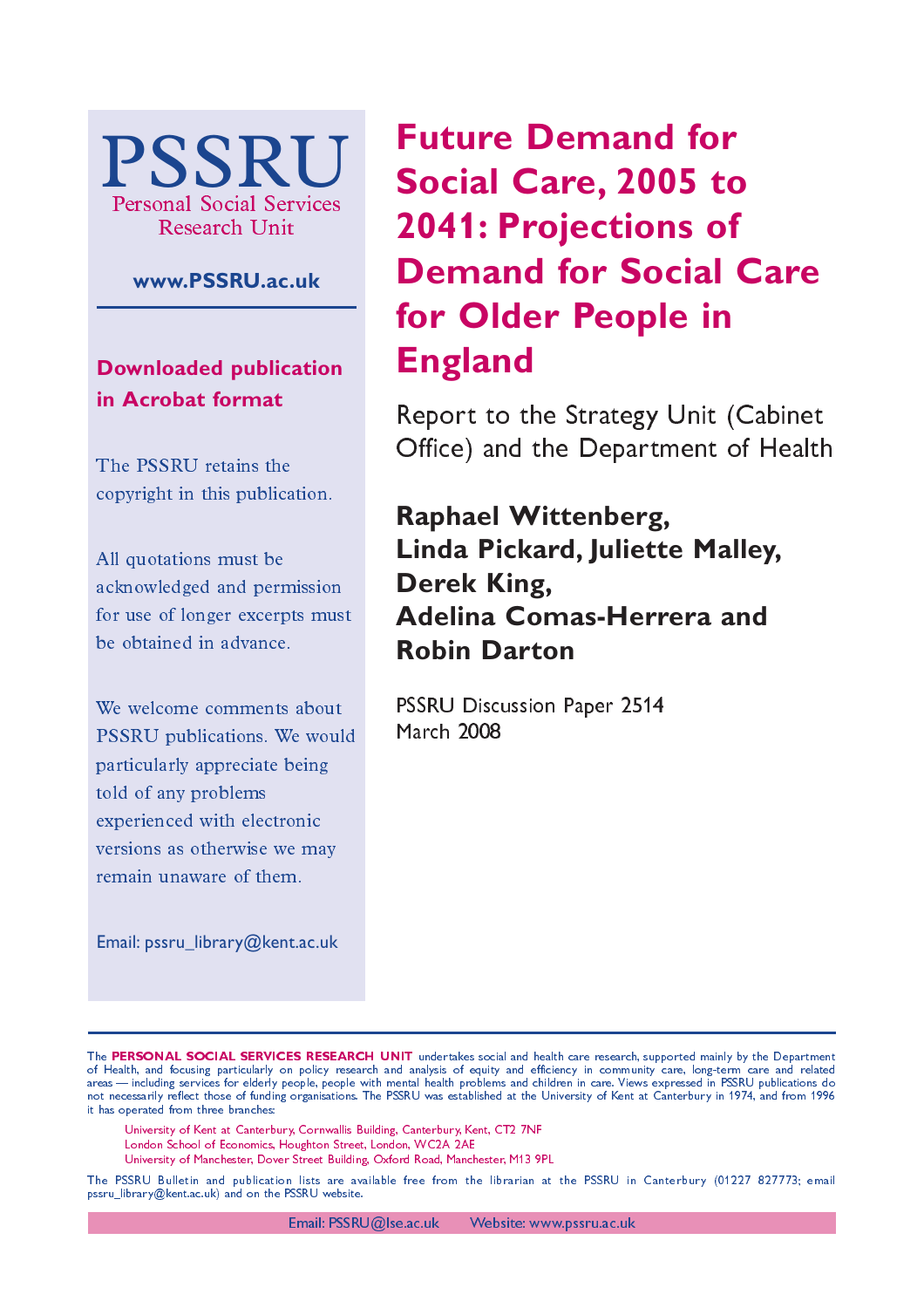#### **FUTURE DEMAND FOR SOCIAL CARE, 2005 TO 2041: PROJECTIONS OF DEMAND FOR SOCIAL CARE FOR OLDER PEOPLE IN ENGLAND**

#### **REPORT TO THE STRATEGY UNIT (CABINET OFFICE) AND THE DEPARTMENT OF HEALTH**

**Raphael Wittenberg, Linda Pickard, Juliette Malley, Derek King, Adelina Comas-Herrera and Robin Darton** 

**March 2008** 

**PSSRU Discussion paper 2514** 

**PERSONAL SOCIAL SERVICES RESEARCH UNIT LSE HEALTH AND SOCIAL CARE LONDON SCHOOL OF ECONOMICS AND POLITICAL SCIENCE**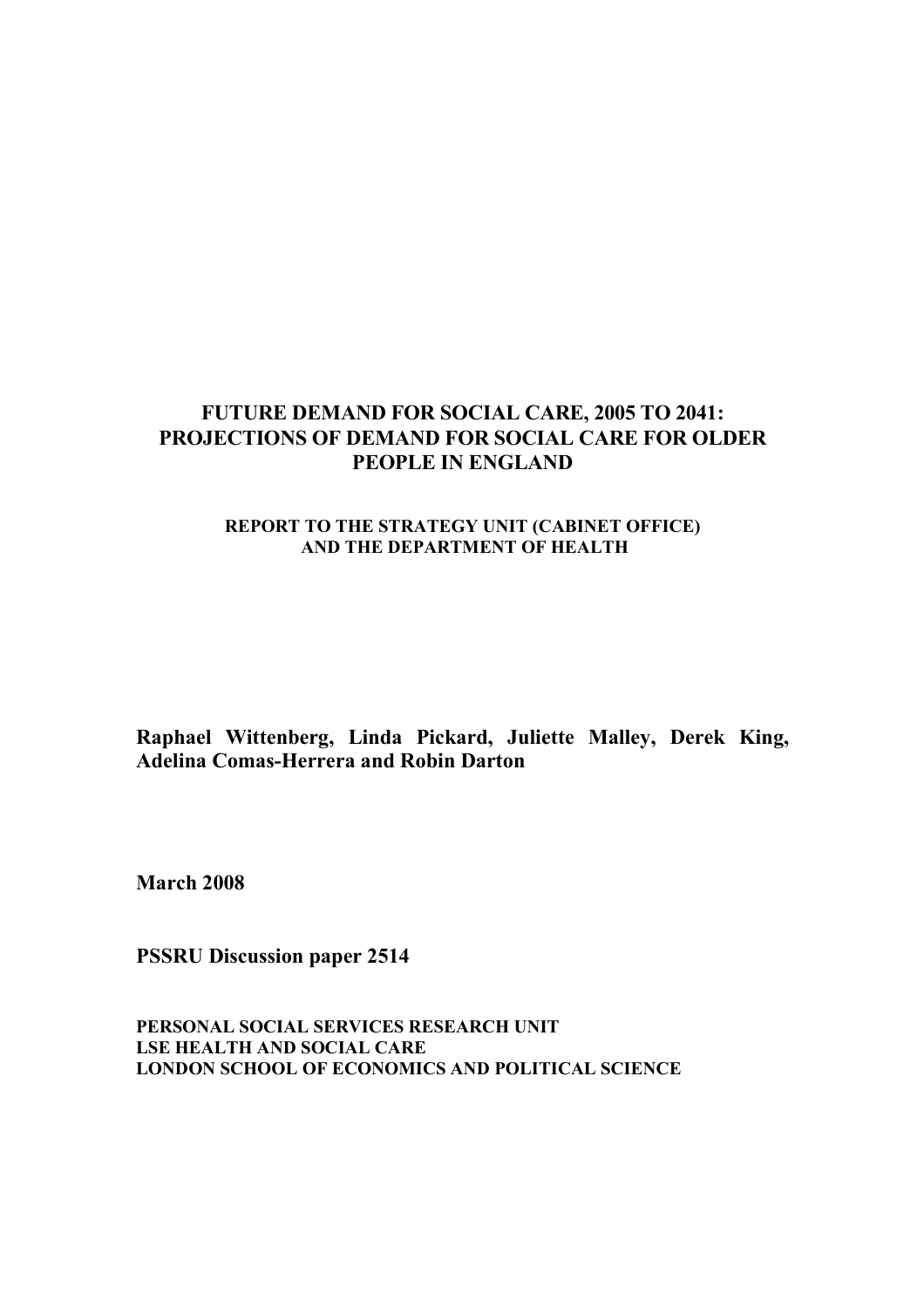#### **FUTURE DEMAND FOR SOCIAL CARE AND SUPPORT, 2005 TO 2041: PROJECTIONS OF DEMAND FOR SOCIAL CARE AND DISABILITY BENEFITS FOR OLDER PEOPLE IN ENGLAND**

This paper presents projections of demand for social care and disability benefits for older people (aged 65 and over) in England to 2041 and associated future expenditure. The projections were produced using an updated and expanded version of the Personal Social Services Research Unit's (PSSRU) long-term care projections model. The version of the model used here has a base year of 2005 and incorporates the 2006-based official population projections. This set of projections was commissioned jointly by the Department of Health (DH) and the Strategy Unit (Cabinet Office) (SU).

The projections presented in this paper are an updated version of those discussed in Wittenberg et al (2006). They cover publicly and privately funded social care – assessments, community-based services and residential care. They also cover disability benefits relevant for care – attendance allowance (AA) and disability living allowance (DLA) care component. They do not cover supported housing because of lack of suitable data, nor do the projections reported here cover health care which was not part of the remit.

#### **1. Description of the PSSRU long-term care projections model**

The PSSRU long-term care projections model aims to make projections of four key variables: the future numbers of disabled older people, the likely level of demand for longterm care services and disability benefits for older people, the costs associated with meeting this demand and the social care workforce required.

*The model does not make forecasts about the future*. It makes projections on the basis of specific assumptions about future trends. The approach involves simulating the impact on demand of specified changes in demand drivers, such as demographic pressures, or specified changes in policy, such as the introduction of free personal care. It does not involve forecasting future policies or future patterns of care.

The model is updated regularly as new data become available, in particular new versions of the General Household Survey, population projections, data on numbers of older people in care homes and on numbers of users of home care services and estimates of the unit costs of care. The version of the model that has been used to make the projections in this paper utilises data from the 2001/2 General Household Survey, the 2005 PSSRU survey of older care home admissions, official 2006-based population projections, March 2006 data on residential care and home-based care, expenditure data for 2005/6 and unit costs adjusted to 2005/6 prices.

Data and methods are discussed in detail in Wittenberg et al (2006).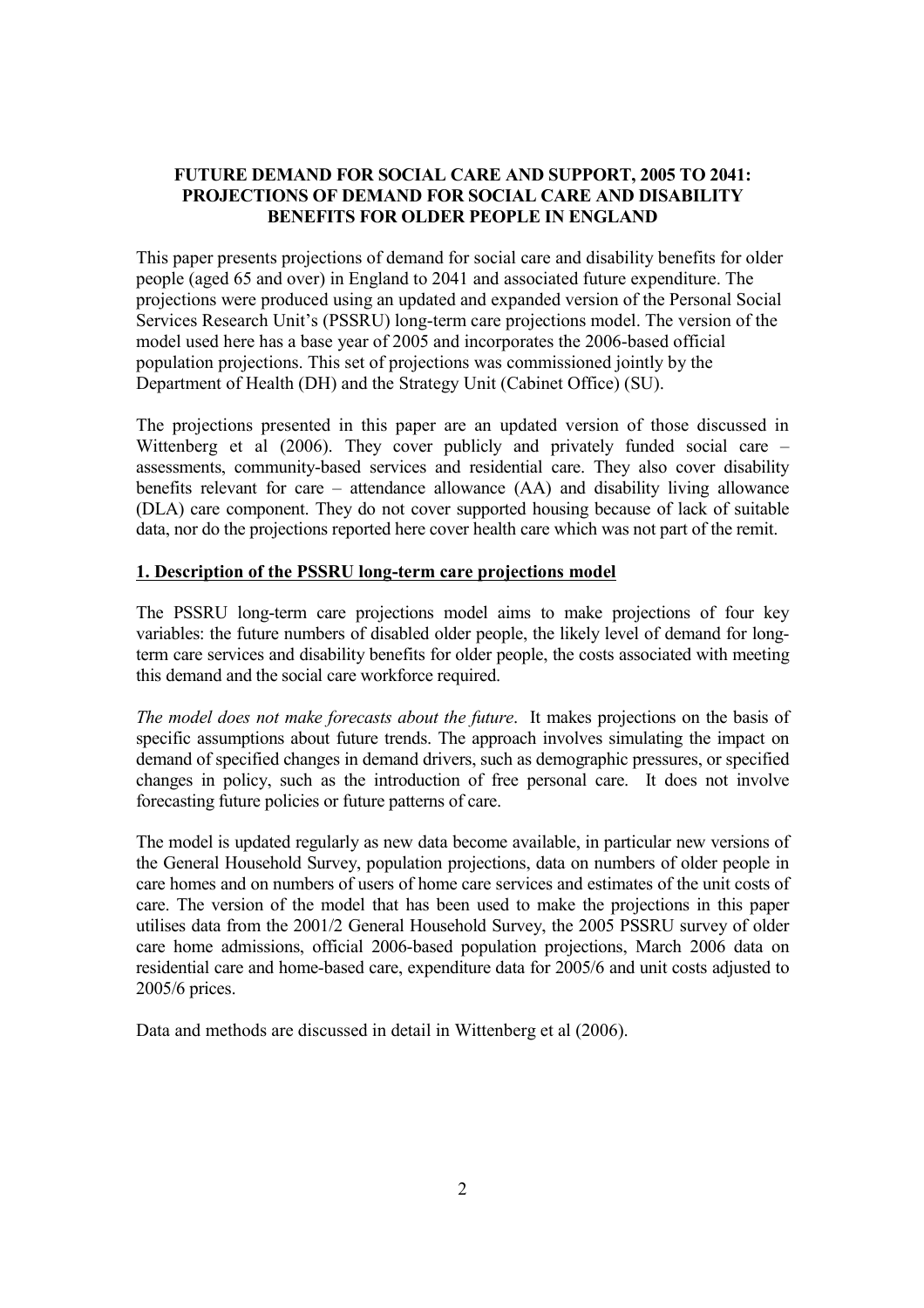#### **2. Base case assumptions and projections**

The PSSRU model produces projections on the basis of specific assumptions about future trends in the key drivers of demand for long-term care. The main assumptions used in the base case of the model are summarised in box 1 below. The base case projections take account of expected changes in factors exogenous to long-term care policy, such as demographic trends. The base case projections hold constant factors endogenous to longterm care policy, such as patterns of care and the funding system. The base case is used as a point of comparison when the assumptions of the model are subsequently varied in alternative scenarios.

### **Box 1 KEY ASSUMPTIONS OF THE BASE CASE OF THE PSSRU MODEL**  • **The number of people by age and gender changes in line with the Government Actuary's Department 2006-based population projections (GAD, 2007).**  • **Marital status changes in line with GAD 2003-based marital status and cohabitation projections (ONS, 2005): as these projections run to 2032, the 2031 marital status rates are applied to 2041.**  • **There is a constant ratio of single people living alone to single people living with their children or with others and of married people living with partner only to married people living with partner and others.**  • **Prevalence rates of disability by age and gender remain unchanged, as reported in the 2001/2 General Household Survey (GHS) for Great Britain.**  • **Home-ownership rates, as reported in the 2001/2 Family Resources Survey (FRS), change in line with projections produced by the University of Essex (Hancock, 2005).**  • **The proportions of older people receiving informal care, formal community care services, residential care services and disability benefits remain constant for each sub-group by age, disability and other needs-related characteristics.**  • **Health and social care unit costs rise by 2% per year in real terms (but non-revenue staff costs remain constant in real terms). Real Gross Domestic Product rises in line with HM Treasury assumptions (HM Treasury, 2007).**  The supply of formal care will adjust to match demand<sup>1</sup> and demand will be no more constrained by supply in the future **than in the base year.**

The GAD/ONS 2006-based principal population projections for England project that between 2005 and 2041 the numbers of people aged 65 or over will rise by 83%. The numbers of those aged 85 or more are projected to rise faster during this period, by over 220%, from almost 1 million in 2005 to around 3.2 million in 2041. Much of this increase is a result of a projected rise in male life expectancy.

<sup>&</sup>lt;sup>1</sup> The model effectively assumes that the assumed real rise in care costs will be sufficient to ensure that supply will rise to meet projected demand.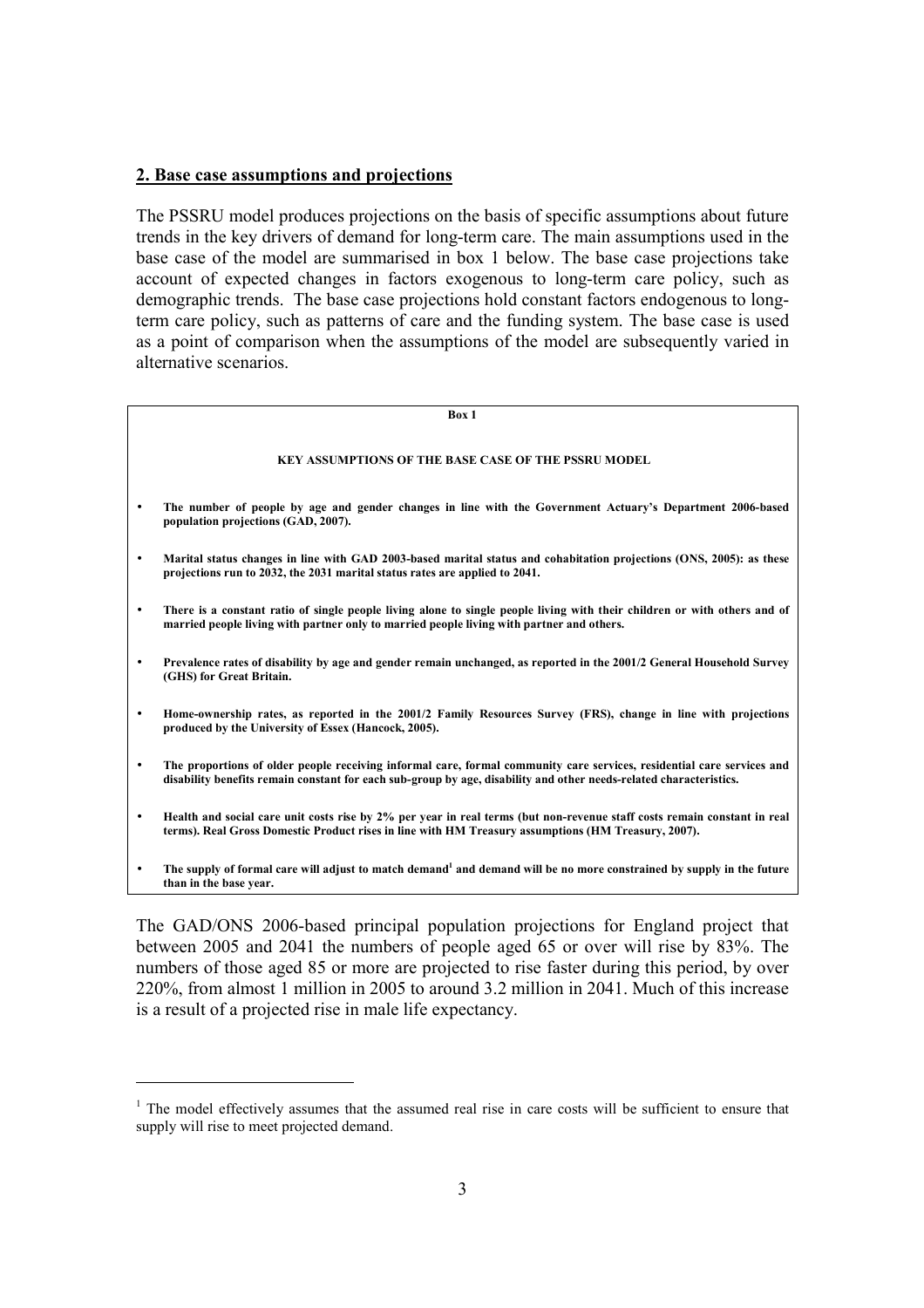Under the base case assumptions, the numbers of disabled older people, defined as those unable to perform at least one instrumental activity of daily living (IADL) or having problems with at least one activity of daily living (ADL), would grow by 108% between 2005 and 2041, from around 2.4 million to around 4.95 million. The number of older people with moderate or severe disability, that is needing help with one or more ADL tasks, would increase by 122% from around 950,000 to around 2.1 million.

The numbers of disabled older people in households receiving informal care are projected to increase by 102%, from approximately 1.75 million in 2005 to over 3.5 million in 2041. The numbers of disabled older people receiving care from a spouse or partner are projected to increase faster than the numbers receiving care from an adult child, under base case assumptions. Yet care by children will still need to increase by approximately 90% over the next 35 years, if the proportion of disabled older people (by age, gender and marital status) receiving care from their children is to remain the same as it is today.

The numbers of users of non-residential formal services would need to rise by 102%, from 1.5 million to 3.1 million, to keep pace with demographic pressures; and the numbers of older people in care homes (and long-stay hospital care) would need to rise by 139%, from 345,000 to 825,000.

Projected public expenditure on social care and disability benefits would grow by 226%, from £13.1 billion in 2005 to over £42.7 billion in 2041 in constant 2005 prices. If Gross Domestic Product rose in line with HM Treasury assumptions**,** long-term care expenditure would grow from 1.2% of GDP in 2005 to 2.0% in 2041. Within these totals, public expenditure on social care, net of income from user charges, is projected to rise by 329% from £6.6 billion in 2005 to £28.4 billion in 2041. Public expenditure on disability benefits is projected to rise by 121% from £6.5 billion in 2005 to £14.3 billion in 2041. The reason for the different projected growth rates is that, while the real unit costs of care are assumed to rise by 2% per year, the real unit costs of disability benefits are assumed to remain constant.

#### **3. Sensitivity analysis: the effect of changes in the key assumptions**

This section investigates the sensitivity of the projections to changes in the base case assumptions, in particular to changes in the assumptions about life expectancy, disability rates and the unit costs of care.

#### **Assumptions about increases in life expectancy**

Mortality rates in old age are the key factor affecting the projected number of older people (Murphy, 1995). The base case of this version of the model uses the Government Actuary's Department (GAD) 2006-based principal population projection (GAD, 2007). The sensitivity analysis uses GAD's higher and lower life expectancy variants to their principal population projections.

Using the GAD low life expectancy variant public expenditure on social care and disability benefits for older people would rise by 193% between 2005 and 2041,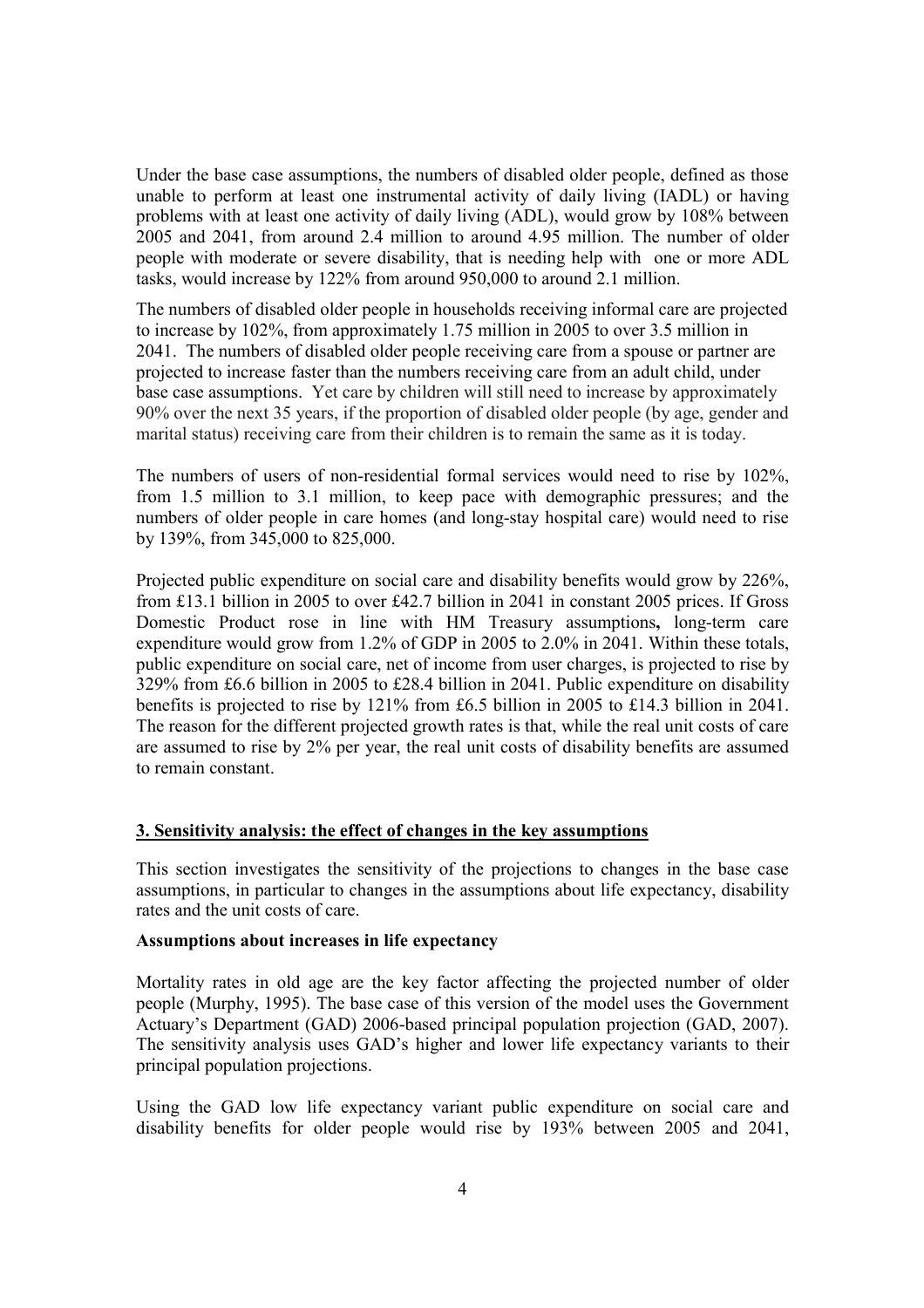compared to 260% using the GAD high life expectancy variant and 226% under the base case. As a percentage of GDP, the GAD low life expectancy variant projects long-term care expenditure to increase from 1.2% in 2005 to over 1.8% in 2041. The GAD high expectancy variant projects public expenditure to be over 2.2% of GDP in 2041.

#### **Assumptions about trends in functional disability**

There are different views about whether age-specific disability rates can be expected to rise, fall or remain broadly constant in the future (Bone et al 1995 and Dunnell 1995). Constant age-specific disability rates may be regarded as a neutral assumption and this is our base case. Yet, if age-specific disability rates remain constant while life expectancy rises, the number of years with disability will rise as well as the number of years without disability.

A less pessimistic assumption for future disability would be to assume that, as life expectancy rises, the number of years without disability rise by the same amount and the number of years with disability remains constant. An assumption on these lines was developed by Wiener et al. (1994). This assumption (referred to as the 'Brookings assumption') involves moving the age-specific disability rate upward by one year for each one year increase in life expectancy. The 'half-Brookings' scenario assumes that, for oneyear increases in life expectancy, disability rates would shift to people half a year older. In addition to these two scenarios, four more stylized scenarios were tested in which agespecific disability rates fall by 0.25% or 0.5% per year or rise by 0.25% or 0.5% per year.

Public expenditure on social care and disability benefits for older people is projected to increase by 107% between 2005 and 2041 under the Brookings assumption, by 170% under the half-Brookings assumption, by 177% under the 0.5% decline assumption or by 200% under the 0.25% decline assumption, compared to 226% with constant disability rates. As a percentage of GDP, public expenditure is projected to increase by 2041 to 1.3% of GPD under the Brookings scenario, 1.7% of GDP under the half-Brookings scenario or the 0.5% decline scenario and 1.9% of GDP under the 0.25% decline scenario, as compared with 2.0% of GDP under the base case.

Under more pessimistic scenarios, public expenditure on social care and disability benefits for older people is projected to increase by 285% between 2005 and 2041 under the 0.5% increase assumption or by 255% under the 0.25% increase assumption, compared to 226% with constant disability rates. As a percentage of GDP, public expenditure is projected to increase by 2041 to 2.4% of GPD under the 0.5% increase scenario or 2.2% of GDP under the 0.25% increase scenario, as compared with 2.0% of GDP under the base case.

These findings show that projections of demand for long-term care are highly sensitive to assumptions about trends in disability rates. Falling disability rates would off-set part of the impact of the rise in numbers of older people. If falling mortality rates are accompanied by falling disability rates, the impact of demographic pressures on demand for long-term care would be mitigated.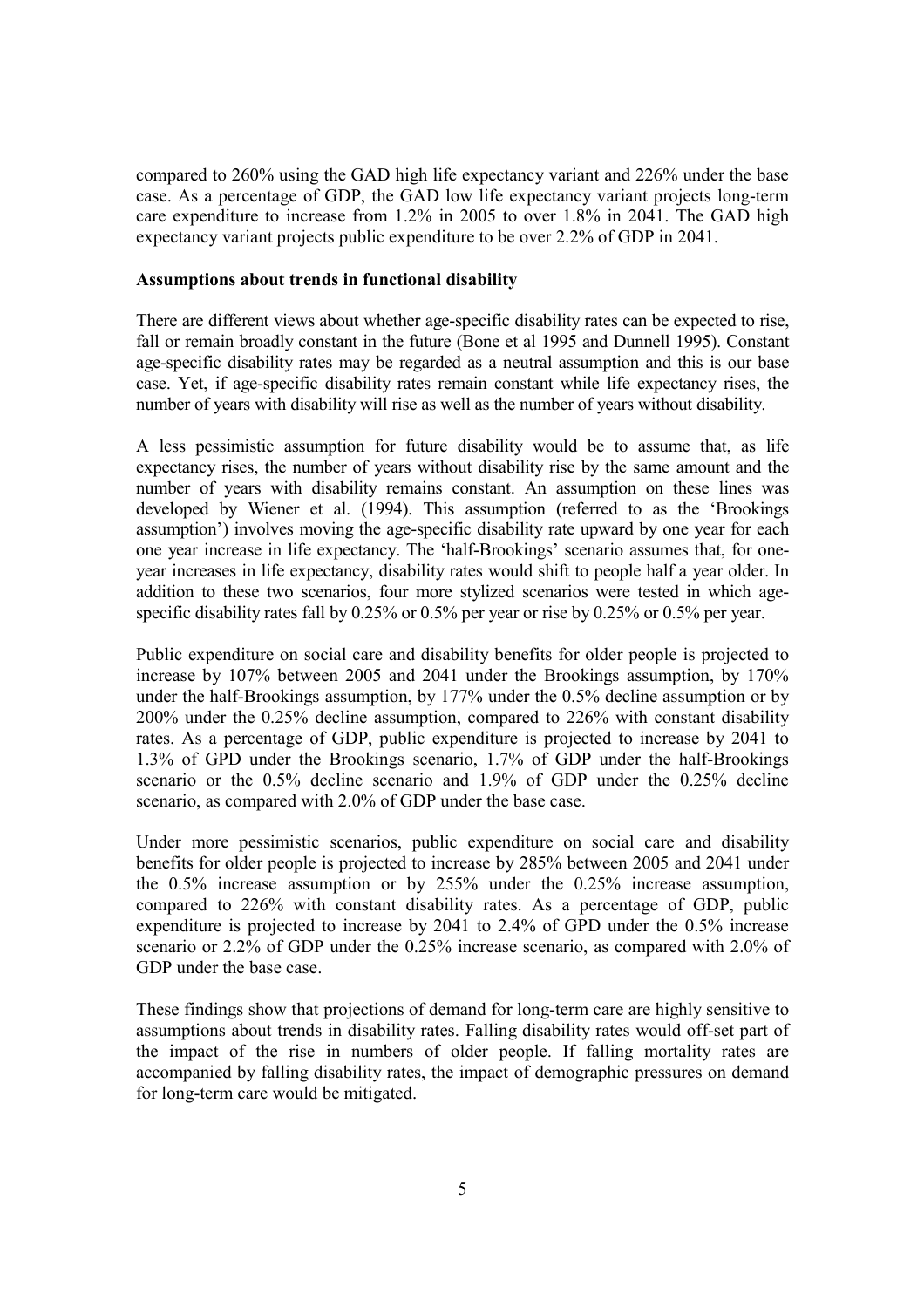#### **Assumptions about unit costs and economic growth**

The base case of the model assumes that the real unit costs of care, such as the cost of an hour's home care, will rise by 2% per year, in line with HM Treasury's assumption for average earnings. Gross Domestic Product is also assumed to rise in line with the H M Treasury's assumption, which is also 2% per year in real terms over the long-term. Disability benefit rates, however, are assumed to remain constant in real terms.

The key driver of rises in the unit costs of care is rises in the earnings of staff providing long-term care. Home care and day care are clearly highly labour-intensive. Residential care is also labour intensive, with staff costs accounting for the majority of overall costs. For example, data from a UK study shows that, in public sector homes, staff costs accounted for 85% of the total unit cost (Netten et al., 1998). This suggests that it would be plausible to assume that the real unit costs of care will rise broadly in line with average earnings of care staff, or perhaps by somewhat less allowing for non-staff costs (Wittenberg and Comas-Herrera, 2003).

Two additional scenarios are examined here. The first assumes that there will be a 0.5% greater increase in unit costs of care than is modelled in the base case, that is unit costs would rise by 2.5% per year in real terms. The second assumes that unit costs of care will rise by 1.5% per year in real terms, 0.5% less than the base case. Modelling moderate increases and decreases in unit costs of care around the base case demonstrates the sensitivity of the model to changes in this variable over time.

Under the assumption that unit costs of care rise by 2.5%, public expenditure on social care and benefits would rise by 269% between 2005 and 2041, to £48.3 billion, compared to £42.7 billion under the base case. Overall public expenditure would represent 2.3% of GDP in 2041 under this variant assumption, compared to 2.0% under the base case. Were unit costs to rise by 1.5%, public expenditure on care and benefits would rise by 191% to £38.1 billion in 2041. This would represent 1.8% of GDP in 2041. These variants illustrate how sensitive projections of long-term care expenditure are to assumptions about rises in the real unit costs of care.

#### **4. Conclusions**

The model produces projections of future public expenditure on care and disability benefits based on a specified set of base case assumptions. This set of assumptions seems plausible but is clearly not the only possible set. As the sensitivity analysis demonstrates, the projections are sensitive to changes in those assumptions. This means that the projections should not be regarded as forecasts of the future.

The sensitivity analysis shows that projected future demand for social services and disability benefits for older people is sensitive to assumptions about future numbers of older people and about future prevalence rates of disability. Projected future public expenditure on care and disability benefits for older people is also sensitive to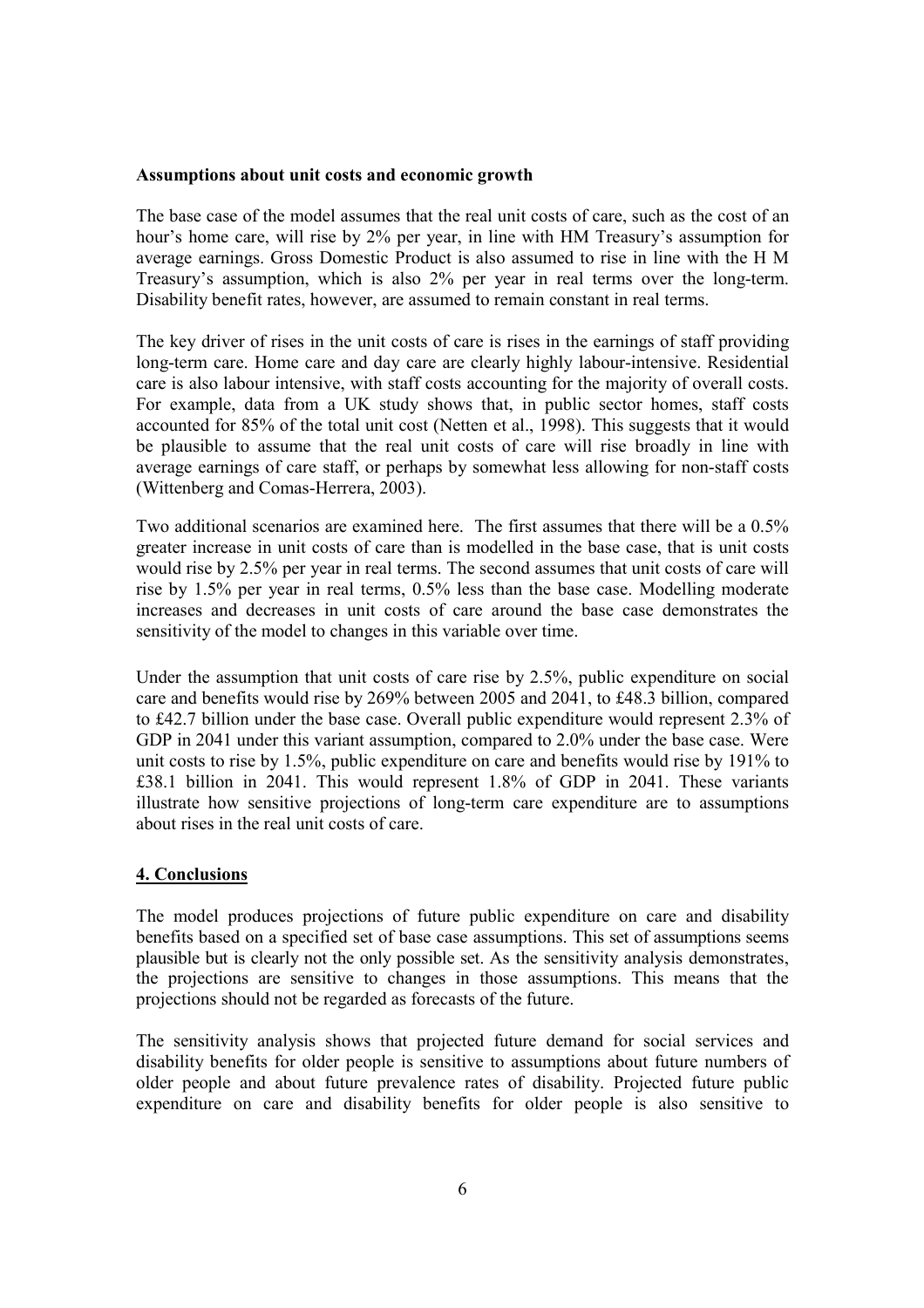assumptions about future rises in the real unit costs of services, such as the cost of an hour's home care.

The results show that the numbers of disabled older people receiving informal care are projected to approximately double over the next 35 years. It is not clear however that the supply of informal care will rise to meet this demand (Pickard *et al* 2007). Informal care, particularly by the adult children of disabled older people, may indeed decline in future, as a result of such factors as women's rising participation in the labour market.

These expenditure projections do not constitute the total costs to society of long-term care for older people. That would require inclusion of the costs of a wider range of services to a wider range of public agencies and service users and the opportunity costs of informal care. It should also be stressed that no allowance has been made here for changes in public expectations about the quality, range or level of care.